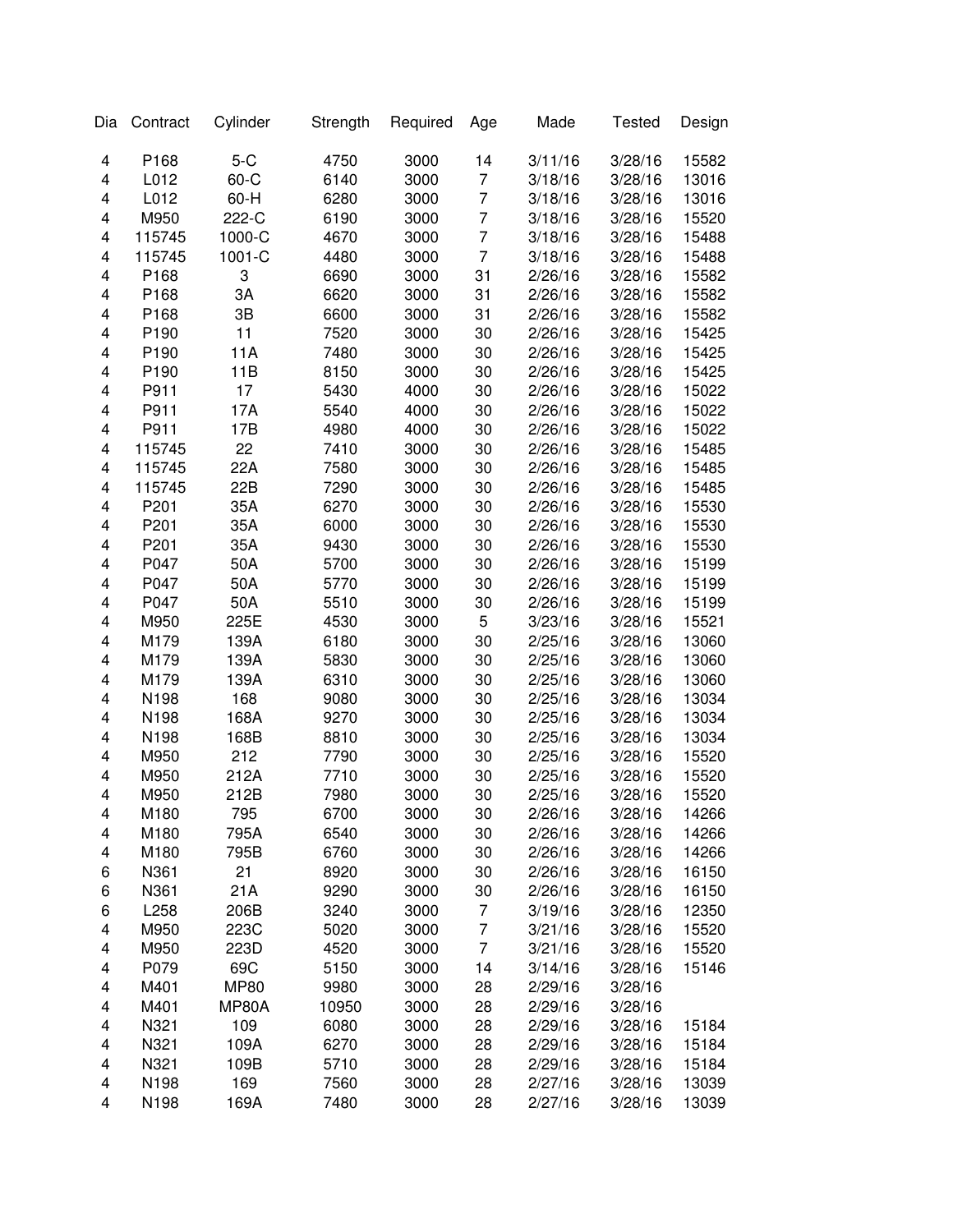| 4 | N198                     | 169B  | 7110  | 3000 | 28 | 2/27/16 | 3/28/16 | 13039 |
|---|--------------------------|-------|-------|------|----|---------|---------|-------|
| 4 | N266                     | 128   | 5590  | 3000 | 28 | 2/29/16 | 3/28/16 | 13025 |
| 4 | N266                     | 128A  | 6660  | 3000 | 28 | 2/29/16 | 3/28/16 | 13025 |
| 4 | N266                     | 128B  | 5290  | 3000 | 28 | 2/29/16 | 3/28/16 | 13025 |
| 4 | N279                     | 67    | 6690  | 3000 | 28 | 2/29/16 | 3/28/16 | 14347 |
| 4 | N279                     | 67A   | 7520  | 3000 | 28 | 2/29/16 | 3/28/16 | 14347 |
| 4 | N279                     | 67B   | 7120  |      | 28 | 2/29/16 |         |       |
|   |                          |       |       | 3000 |    |         | 3/28/16 | 14347 |
| 4 | P033                     | 14A   | 6350  | 3000 | 28 | 2/29/16 | 3/28/16 | 15299 |
| 4 | P033                     | 14A   | 6060  | 3000 | 28 | 2/29/16 | 3/28/16 | 15299 |
| 4 | P033                     | 14A   | 6080  | 3000 | 28 | 2/29/16 | 3/28/16 | 15299 |
| 4 | M063                     | A015A | 6810  | 3000 | 28 | 2/29/16 | 3/28/16 | 14007 |
| 4 | M063                     | A015A | 5900  | 3000 | 28 | 2/29/16 | 3/28/16 | 14007 |
| 4 | M063                     | A015A | 7030  | 3000 | 28 | 2/29/16 | 3/28/16 | 14007 |
| 4 | P201                     | 36A   | 7350  | 3000 | 28 | 2/29/16 | 3/28/16 | 15530 |
| 4 | P201                     | 36A   | 7740  | 3000 | 28 | 2/29/16 | 3/28/16 | 15530 |
| 4 | P201                     | 36A   | 7000  | 3000 | 28 | 2/29/16 | 3/28/16 | 15530 |
| 4 | M950                     | 213   | 5850  | 3000 | 28 | 2/29/16 | 3/28/16 | 15520 |
| 4 | M950                     | 213A  | 5770  | 3000 | 28 | 2/29/16 | 3/28/16 | 15520 |
| 4 | M950                     | 213B  | 6000  | 3000 | 28 | 2/29/16 | 3/28/16 | 15520 |
| 4 | ?                        | 5A    | 10090 | 7000 | 28 | 2/29/16 | 3/28/16 | 15596 |
| 4 | $\overline{\mathcal{C}}$ | 5A    | 10320 | 7000 | 28 | 2/29/16 | 3/28/16 | 15596 |
| 4 | ?                        | 5A    | 9520  | 7000 | 28 | 2/29/16 | 3/28/16 | 15596 |
|   |                          |       |       |      |    | 2/29/16 | 3/28/16 |       |
| 4 | N928                     | 13    | 5400  | 3000 | 28 |         |         | 15588 |
| 4 | N928                     | 13A   | 5590  | 3000 | 28 | 2/29/16 | 3/28/16 | 15588 |
| 4 | N928                     | 13B   | 5730  | 3000 | 28 | 2/29/16 | 3/28/16 | 15588 |
| 4 | P269                     | 12    | 7210  | 3000 | 28 | 2/29/16 | 3/28/16 | 15494 |
| 4 | P269                     | 12A   | 6980  | 3000 | 28 | 2/29/16 | 3/28/16 | 15494 |
| 4 | P269                     | 12B   | 7120  | 3000 | 28 | 2/29/16 | 3/28/16 | 15494 |
| 4 | P <sub>105</sub>         | 34    | 5430  | 4000 | 28 | 2/29/16 | 3/28/16 | 15050 |
| 4 | P <sub>105</sub>         | 34A   | 5560  | 4000 | 28 | 2/29/16 | 3/28/16 | 15050 |
| 4 | P <sub>105</sub>         | 34B   | 5430  | 4000 | 28 | 2/29/16 | 3/28/16 | 15050 |
| 4 | P003                     | 17    | 5150  | 3000 | 28 | 2/29/16 | 3/28/16 | 16083 |
| 4 | P003                     | 17A   | 5790  | 3000 | 28 | 2/29/16 | 3/28/16 | 16083 |
| 4 | P003                     | 17B   | 5690  | 3000 | 28 | 2/29/16 | 3/28/16 | 16083 |
| 4 | N336                     | 4A    | 5160  | 4000 | 28 | 2/29/16 | 3/28/16 | 16114 |
| 4 | N336                     | 4A    | 5370  | 4000 | 28 | 2/29/16 | 3/28/16 | 16114 |
| 4 | N336                     | 4A    | 5050  | 4000 | 28 | 2/29/16 | 3/28/16 | 16114 |
| 4 | P032                     | 7A    | 6550  | 3000 | 28 | 2/29/16 | 3/28/16 | 15530 |
| 4 | P032                     | 7A    | 5450  | 3000 | 28 | 2/29/16 | 3/28/16 | 15530 |
| 4 | P032                     | 7A    | 5710  | 3000 | 28 | 2/29/16 | 3/28/16 | 15530 |
|   |                          |       |       | 3000 | 28 |         |         | 13016 |
| 4 | L012                     | 56    | 7980  |      |    | 2/29/16 | 3/28/16 |       |
| 4 | L012                     | 56A   | 8240  | 3000 | 28 | 2/29/16 | 3/28/16 | 13016 |
| 4 | L012                     | 56B   | 8520  | 3000 | 28 | 2/29/16 | 3/28/16 | 13016 |
| 6 | L258                     | 202   | 5850  | 3000 | 30 | 2/27/16 | 3/28/16 | 12350 |
| 6 | L258                     | 202A  | 5360  | 3000 | 30 | 2/27/16 | 3/28/16 | 12350 |
| 6 | N361                     | 22    | 8210  | 3000 | 28 | 2/29/16 | 3/28/16 | 16150 |
| 6 | N361                     | 22A   | 8630  | 3000 | 28 | 2/29/16 | 3/28/16 | 16150 |
| 6 | M180                     | 796   | 5040  | 3000 | 28 | 2/29/16 | 3/28/16 | 15116 |
| 6 | M180                     | 796A  | 4660  | 3000 | 28 | 2/29/16 | 3/28/16 | 15116 |
| 4 | P011                     | 14    | 5300  | 3000 | 28 | 2/29/16 | 3/28/16 | 12004 |
| 4 | P011                     | 14A   | 5700  | 3000 | 28 | 2/29/16 | 3/28/16 | 12004 |
| 4 | P011                     | 14B   | 5740  | 3000 | 28 | 2/29/16 | 3/28/16 | 12004 |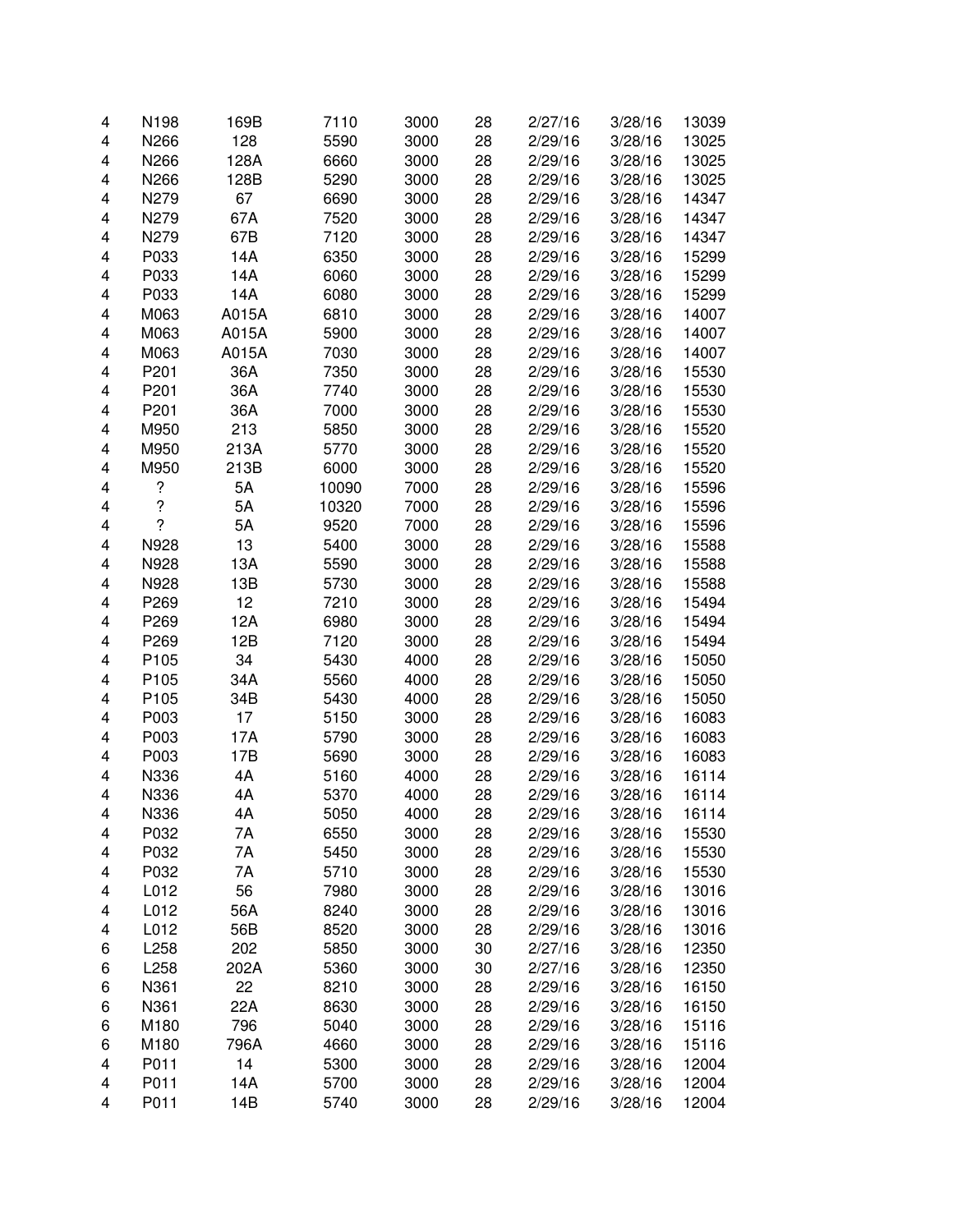| 4 | P256   | $\mathbf{1}$  | 9140  | 3000 | 28             | 2/29/16 | 3/28/16 | 15610 |
|---|--------|---------------|-------|------|----------------|---------|---------|-------|
| 4 | P256   | 1A            | 9280  | 3000 | 28             | 2/29/16 | 3/28/16 | 15610 |
| 4 | P256   | 1B            | 8480  | 3000 | 28             | 2/29/16 | 3/28/16 | 15610 |
| 4 | 115745 | 23            | 7810  | 3000 | 28             | 2/29/16 | 3/28/16 | 15488 |
| 4 | 115745 | 23A           | 7380  | 3000 | 28             | 2/29/16 | 3/28/16 | 15488 |
| 4 | 115745 | 23B           | 7900  | 3000 | 28             | 2/29/16 | 3/28/16 | 15488 |
| 4 | ?      | 6A            | 10950 | 7000 | 28             | 2/29/16 | 3/28/16 | 15596 |
| 4 | ?      | 6A            | 10180 | 7000 | 28             | 2/29/16 | 3/28/16 | 15596 |
| 4 | ?      | 6A            | 10350 | 7000 | 28             | 2/29/16 | 3/28/16 | 15596 |
| 4 | M180   | 797           | 6700  | 3000 | 28             | 2/29/16 | 3/28/16 | 14267 |
| 4 | M180   | 797A          | 6990  | 3000 | 28             | 2/29/16 | 3/28/16 | 14267 |
| 4 | M180   | 797B          | 6370  | 3000 | 28             | 2/29/16 | 3/28/16 | 14267 |
| 4 | N323   | 10A           | 4510  | 3000 | 28             | 2/29/16 | 3/28/16 | 12004 |
| 4 | N323   | 10B           | 4610  | 3000 | 28             | 2/29/16 | 3/28/16 | 12004 |
| 4 | N323   | 10C           | 4480  | 3000 | 28             | 2/29/16 | 3/28/16 | 12004 |
|   |        |               |       |      |                |         |         |       |
| 4 | N307   | 22            | 6140  | 3000 | 28             | 2/29/16 | 3/28/16 | 8111  |
| 4 | N307   | 22A           | 6100  | 3000 | 28             | 2/29/16 | 3/28/16 | 8111  |
| 4 | N307   | 22B           | 5800  | 3000 | 28             | 2/29/16 | 3/28/16 | 8111  |
| 4 | N321   | 116C          | 3650  | 3000 | 3 DAY          | 3/25/16 | 3/28/16 | 15184 |
| 4 | N279   | 66            | 6280  | 3000 | 37             | 2/19/16 | 3/28/16 | 14347 |
| 4 | N279   | 66A           | 6400  | 3000 | 37             | 2/19/16 | 3/28/16 | 14347 |
| 4 | N279   | 66B           | 5920  | 3000 | 37             | 2/19/16 | 3/28/16 | 14347 |
| 4 | M305   | <b>TS-49</b>  | 6960  | 3000 | 28             | 2/29/16 | 3/28/16 | 13108 |
| 4 | M305   | <b>TS-49A</b> | 6960  | 3000 | 28             | 2/29/16 | 3/28/16 | 13108 |
| 4 | M305   | <b>TS-49B</b> | 6930  | 3000 | 28             | 2/29/16 | 3/28/16 | 13108 |
| 4 | P252   | 4D            | 5260  | 3000 | 14             | 3/14/16 | 3/28/16 | 15485 |
| 4 | L012   | 61C           | 5860  | 3000 | $\overline{7}$ | 3/21/16 | 3/28/16 | 13016 |
| 4 | P294   | 5D            | 4920  | 3000 | $\overline{7}$ | 3/21/16 | 3/28/16 | 16120 |
| 4 | 115745 | 1002C         | 4500  | 3000 | $\overline{7}$ | 3/21/16 | 3/28/16 | 15488 |
| 4 | M950   | 225D          | 4400  | 3000 | 6              | 3/23/16 | 3/29/16 | 15521 |
| 4 | L012   | 58D           | 5620  | 3000 | 14             | 3/15/16 | 3/29/16 | 13016 |
| 6 | L258   | 206C          | 3830  | 3000 | 10             | 3/19/16 | 3/29/16 | 12350 |
| 6 | M180   | 798           | 5130  | 3000 | 28             | 3/1/06  | 3/29/16 | 15116 |
| 6 | M180   | 798A          | 5040  | 3000 | 28             | 3/1/06  | 3/29/16 | 15116 |
| 6 | L258   | 203           | 5620  | 3000 | 28             | 3/1/06  | 3/29/16 | 12350 |
| 6 | L258   | 203A          | 5470  | 3000 | 28             | 3/1/06  | 3/29/16 | 12350 |
| 4 | P033   | 15A           | 5950  | 3000 | 28             | 3/1/06  | 3/29/16 | 15299 |
| 4 | P033   | 15A           | 6350  | 3000 | 28             | 3/1/06  | 3/29/16 | 15299 |
| 4 | P033   | 15A           | 6160  | 3000 | 28             | 3/1/06  | 3/29/16 | 15299 |
| 4 | M010   | 164A          | 6030  | 4000 | 28             | 3/1/06  | 3/29/16 | 15279 |
| 4 | M010   | 164A          | 6280  | 4000 | 28             | 3/1/06  | 3/29/16 | 15279 |
| 4 | M010   | 164A          | 6270  | 4000 | 28             | 3/1/06  | 3/29/16 | 15279 |
| 4 | P105   | 35            | 4000  | 3000 | 28             | 3/1/06  | 3/29/16 | 15007 |
| 4 | P105   | 35A           | 4120  | 3000 | 28             | 3/1/06  | 3/29/16 | 15007 |
| 4 | P105   | 35B           | 4010  | 3000 | 28             | 3/1/06  | 3/29/16 | 15007 |
| 4 | M010   | 165A          | 5530  | 3000 | 28             | 3/1/06  | 3/29/16 | 13221 |
| 4 | M010   | 165A          | 5320  | 3000 | 28             | 3/1/06  | 3/29/16 | 13221 |
|   | M010   | 165A          | 5270  | 3000 | 28             | 3/1/06  | 3/29/16 | 13221 |
| 4 | P269   |               |       |      |                |         |         |       |
| 4 |        | 13            | 6720  | 3000 | 28             | 3/1/06  | 3/29/16 | 15494 |
| 4 | P269   | 13A           | 6910  | 3000 | 28             | 3/1/06  | 3/29/16 | 15494 |
| 4 | P269   | 13B           | 6890  | 3000 | 28             | 3/1/06  | 3/29/16 | 15494 |
| 4 | J363   | BELL350A      | 5970  | 3000 | 28             | 3/1/06  | 3/29/16 | 14198 |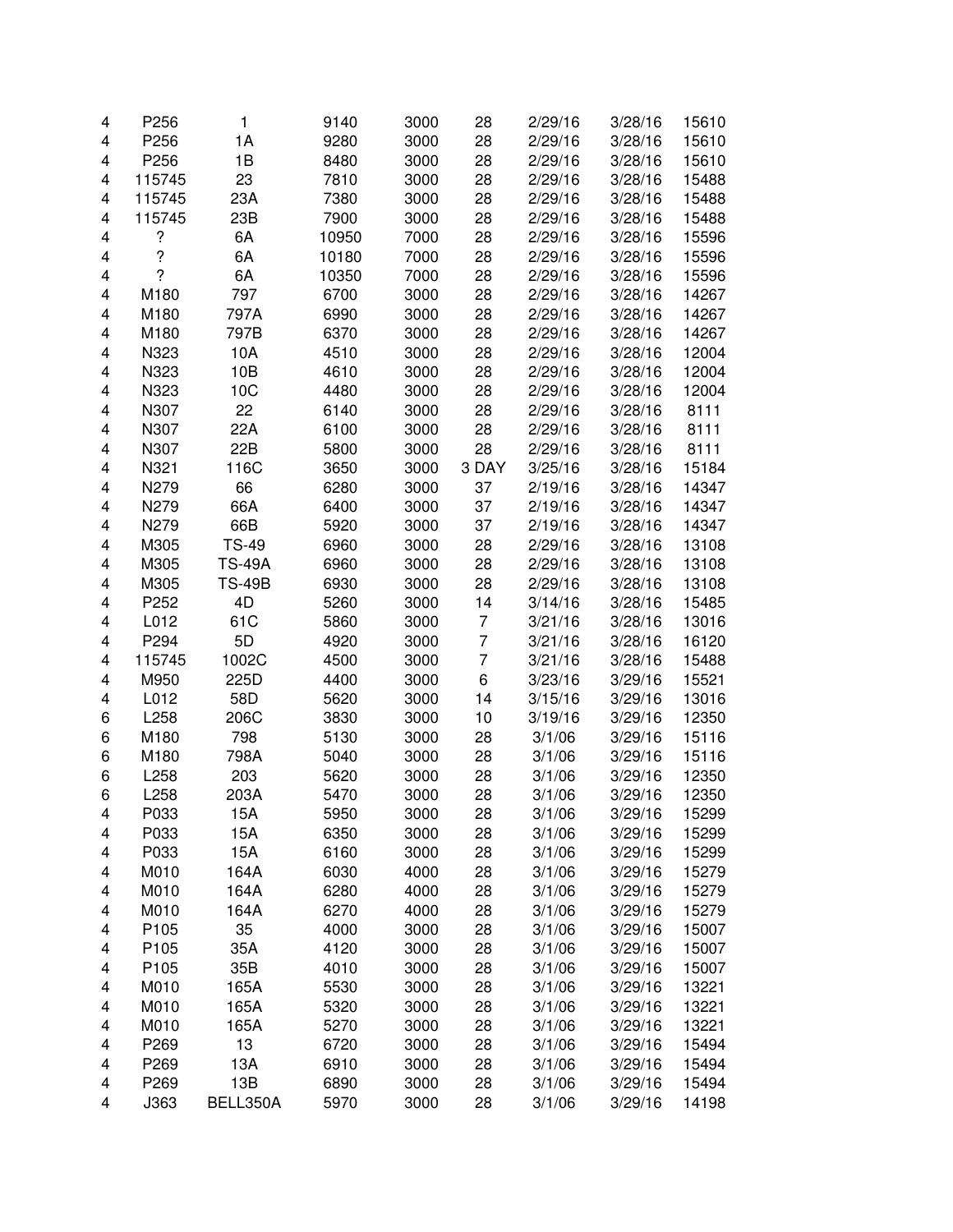| 4 | J363   | BELL350A       | 6010 | 3000 | 28             | 3/1/06           | 3/29/16 | 14198          |
|---|--------|----------------|------|------|----------------|------------------|---------|----------------|
| 4 | J363   | BELL350A       | 5830 | 3000 | 28             | 3/1/06           | 3/29/16 | 14198          |
| 4 | P228   | 11             | 5980 | 3000 | 28             | 3/1/06           | 3/29/16 | 15243          |
| 4 | P228   | 11A            | 6340 | 3000 | 28             | 3/1/06           | 3/29/16 | 15243          |
| 4 | P228   | 11B            | 6270 | 3000 | 28             | 3/1/06           | 3/29/16 | 15243          |
| 4 | 112010 | 86             | 4930 | 3000 | 28             | 3/1/06           | 3/29/16 | 15458          |
| 4 | 112010 | 86A            | 4880 | 3000 | 28             | 3/1/06           | 3/29/16 | 15458          |
| 4 | 112010 | 86B            | 4760 | 3000 | 28             | 3/1/06           | 3/29/16 | 15458          |
| 6 | L012   | 62B            | 4320 | 3000 | 28             | 3/22/06          | 3/29/16 | 13016          |
| 4 | 115745 | 1003C          | 4930 | 3000 | $\overline{7}$ | 3/22/06          | 3/29/16 | 15488          |
| 4 | M019   | $25-C$         | 4480 | 3000 | $\overline{7}$ | 3/22/06          | 3/29/16 | 14016          |
| 4 | M180   | 799            | 6090 | 3000 | 28             | 3/1/06           | 3/29/16 |                |
| 4 | M180   | 799A           | 6130 | 3000 | 28             | 3/1/06           | 3/29/16 |                |
| 4 | M180   | 799B           | 6480 | 3000 | 28             | 3/1/06           | 3/29/16 |                |
| 4 | M305   | <b>DB236</b>   | 8860 |      | 39             | 2/19/16          | 3/29/16 |                |
| 4 | M305   | <b>DB236A</b>  | 8700 |      | 39             | 2/19/16          | 3/29/16 |                |
| 4 | M305   | <b>DB236B</b>  | 9170 |      | 39             | 2/19/16          | 3/29/16 |                |
| 4 | M021   | 17             | 6580 | 3000 | 28             | 3/1/16           | 3/29/16 | 15393          |
| 4 | M021   | 17A            | 6740 | 3000 | 28             | 3/1/16           | 3/29/16 | 15393          |
| 4 | M021   | 17B            | 6900 | 3000 | 28             | 3/1/16           | 3/29/16 | 15393          |
| 4 | N357   | $35-D$         | 3300 | 3000 | $\overline{7}$ | 3/23/16          | 3/30/16 | 15270          |
| 4 | L012   | 63-C           | 3970 | 3000 | $\overline{7}$ | 3/23/16          | 3/30/16 | 13016          |
| 4 | P079   | 72-C           | 4710 | 3000 | $\overline{7}$ | 3/23/16          | 3/30/16 | 15146          |
| 4 | M950   | 225-C          | 5040 | 3000 | $\overline{7}$ | 3/23/16          | 3/30/16 | 15521          |
| 4 | 115745 | 1004-C         | 4780 | 3000 | $\overline{7}$ | 3/23/16          | 3/30/16 | 15488          |
| 4 | P283   | $1-C$          | 4780 | 3000 | 14             | 3/16/16          | 3/30/16 | 15393          |
| 4 | P283   | $1-D$          | 5000 | 3000 | 14             | 3/16/16          | 3/30/16 | 15393          |
| 4 | P283   | $1-E$          | 4930 | 3000 | 14             | 3/16/16          | 3/30/16 | 15393          |
| 4 | P294   | $\mathbf{1}$   | 4550 | 3000 | 28             | 3/2/16           | 3/30/16 | 16120          |
| 4 | P294   | 1A             | 6120 | 3000 | 28             | 3/2/16           | 3/30/16 | 16120          |
| 4 | P294   | 1B             | 6310 | 3000 | 28             | 3/2/16           | 3/30/16 | 16120          |
| 4 | P256   | $\overline{c}$ | 6770 | 3000 | 28             | 3/2/16           | 3/30/16 | 15610          |
| 4 | P256   | 2A             | 5260 | 3000 | 28             | 3/2/16           | 3/30/16 | 15610          |
| 4 | P256   | 2B             | 6950 | 3000 | 28             | 3/2/16           | 3/30/16 | 15610          |
| 4 | P252   | 3              | 7810 | 3000 | 28             | 3/2/16           | 3/30/16 | 15488          |
| 4 | P252   | 3A             | 7630 | 3000 | 28             | 3/2/16           | 3/30/16 | 15488          |
| 4 | P252   | 3B             | 7700 | 3000 | 28             | 3/2/16           | 3/30/16 | 15488          |
| 4 | P230   | 5              | 5190 | 3000 | 28             | 3/2/16           | 3/30/16 | 16115          |
| 4 | P230   | 5A             | 5050 | 3000 | 28             | 3/2/16           | 3/30/16 | 16115          |
| 4 | P230   | 5B             | 5160 | 3000 | 28             | 3/2/16           | 3/30/16 | 16115          |
| 4 | M305   | $M-11$         | 9930 | 3000 | 28             | 3/2/16           | 3/30/16 | 13108          |
| 4 | M305   | $M-11A$        | 9770 | 3000 | 28             | 3/2/16           | 3/30/16 | 13108          |
| 4 | M305   | $M-11B$        | 9850 | 3000 | 28             | 3/2/16           | 3/30/16 | 13108          |
| 4 | P190   | 12             | 7320 | 3000 | 28             | 3/2/16           | 3/30/16 | 15425          |
| 4 | P190   | 12A            | 7140 | 3000 | 28             | 3/2/16           | 3/30/16 |                |
|   | P190   | 12B            |      | 3000 | 28             |                  |         | 15425          |
| 4 |        | 14             | 7370 |      |                | 3/2/16<br>3/2/16 | 3/30/16 | 15425<br>15588 |
| 4 | N908   |                | 5910 | 3000 | 28             |                  | 3/30/16 |                |
| 4 | N908   | 14A            | 6270 | 3000 | 28             | 3/2/16           | 3/30/16 | 15588          |
| 4 | N908   | 14B            | 6070 | 3000 | 28             | 3/2/16           | 3/30/16 | 15588          |
| 4 | P269   | 14             | 6840 | 3000 | 28             | 3/2/16           | 3/30/16 | 15494          |
| 4 | P269   | 14A            | 7070 | 3000 | 28             | 3/2/16           | 3/30/16 | 15494          |
| 4 | P269   | 14B            | 6880 | 3000 | 28             | 3/2/16           | 3/30/16 | 15494          |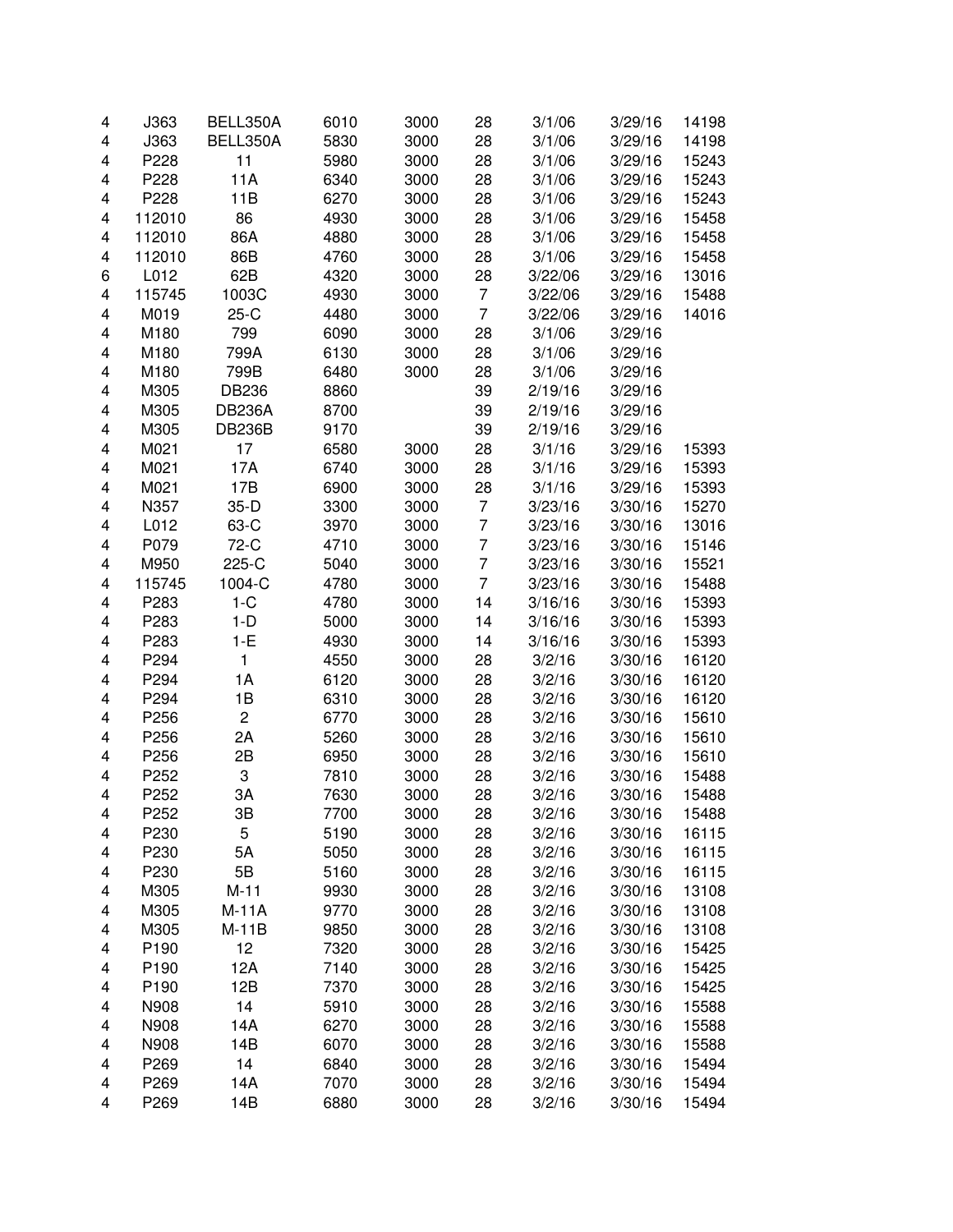| 6 | N361             | 23            | 8960  | 3000 | 28 | 3/2/16  | 3/30/16 | 16150 |
|---|------------------|---------------|-------|------|----|---------|---------|-------|
| 6 | N361             | 23A           | 7800  | 3000 | 28 | 3/2/16  | 3/30/16 | 16150 |
| 6 | M180             | 800           | 6250  | 3000 | 28 | 3/2/16  | 3/30/16 | 15116 |
| 6 | M180             | 800A          | 5970  | 3000 | 28 | 3/2/16  | 3/30/16 | 15116 |
| 6 | M180             | 808           | 4550  | 3000 | 28 | 3/2/16  | 3/30/16 | 15116 |
| 6 | M180             | 808A          | 5100  | 3000 | 28 | 3/2/16  | 3/30/16 | 15116 |
| 4 | 115745           | $15-A$        | 12930 | 9000 | 28 | 3/2/16  | 3/30/16 | 15604 |
| 4 | 115745           | $15-A$        | 60    | 9000 | 28 | 3/2/16  | 3/30/16 | 15604 |
| 4 | 115745           | $15-A$        | 13090 | 9000 | 28 | 3/2/16  | 3/30/16 | 15604 |
| 4 | 115745           | $15-A$        | 13570 | 9000 | 28 | 3/2/16  | 3/30/16 | 15604 |
| 4 | 115745           | 16A           | 13530 | 9000 | 28 | 3/2/16  | 3/30/16 | 15604 |
| 4 | 115745           | 16A           | 13580 | 9000 | 28 | 3/2/16  | 3/30/16 | 15604 |
| 4 | 115745           | 16A           | 13250 | 9000 | 28 | 3/2/16  | 3/30/16 | 15604 |
| 4 | L039             | $18-A$        | 4550  | 3000 | 28 | 3/2/16  | 3/30/16 | 12136 |
|   |                  |               |       |      |    |         |         |       |
| 4 | L039             | $18-A$        | 4320  | 3000 | 28 | 3/2/16  | 3/30/16 | 12136 |
| 4 | L039             | $18-A$        | 4570  | 3000 | 28 | 3/2/16  | 3/30/16 | 12136 |
| 4 | M019             | 22            | 7600  | 3000 | 28 | 3/2/16  | 3/30/16 | 14016 |
| 4 | M019             | 22A           | 7360  | 3000 | 28 | 3/2/16  | 3/30/16 | 14016 |
| 4 | M019             | 22A           | 7720  | 3000 | 28 | 3/2/16  | 3/30/16 | 14016 |
| 4 | 115745           | 24            | 7050  | 3000 | 28 | 3/2/16  | 3/30/16 | 15485 |
| 4 | 115745           | 24A           | 6480  | 3000 | 28 | 3/2/16  | 3/30/16 | 15485 |
| 4 | 115745           | 24B           | 7340  | 3000 | 28 | 3/2/16  | 3/30/16 | 15485 |
| 4 | P <sub>137</sub> | 28            | 6880  | 3500 | 28 | 3/2/16  | 3/30/16 | 14333 |
| 4 | P137             | 28A           | 6430  | 3500 | 28 | 3/2/16  | 3/30/16 | 14333 |
| 4 | P137             | 28B           | 6390  | 3500 | 28 | 3/2/16  | 3/30/16 | 14333 |
| 4 | P <sub>105</sub> | 36            | 6110  | 4000 | 28 | 3/2/16  | 3/30/16 | 15050 |
| 4 | P <sub>105</sub> | 36A           | 6350  | 4000 | 28 | 3/2/16  | 3/30/16 | 15050 |
| 4 | P <sub>105</sub> | 36B           | 6140  | 4000 | 28 | 3/2/16  | 3/30/16 | 15050 |
| 4 | M305             | <b>TS-50</b>  | 5650  | 3000 | 28 | 3/2/16  | 3/30/16 | 13108 |
| 4 | M305             | <b>TS-50A</b> | 6330  | 3000 | 28 | 3/2/16  | 3/30/16 | 13108 |
| 4 | M305             | <b>TS-50B</b> | 6620  | 3000 | 28 | 3/2/16  | 3/30/16 | 13108 |
| 4 | P047             | $51-A$        | 4440  | 3000 | 28 | 3/2/16  | 3/30/16 | 15199 |
| 4 | P047             | $51-A$        | 4500  | 3000 | 28 | 3/2/16  | 3/30/16 | 15199 |
| 4 | P047             | $51-A$        | 4520  | 3000 | 28 | 3/2/16  | 3/30/16 | 15199 |
| 4 | 112010           | 87            | 5550  | 3000 | 28 | 3/2/16  | 3/30/16 | 14373 |
| 4 | 112010           | 87A           | 5590  | 3000 | 28 | 3/2/16  | 3/30/16 | 14373 |
| 4 | 112010           | 87B           | 5000  | 3000 | 28 | 3/2/16  | 3/30/16 | 14373 |
| 4 | M063             | A0152-A       | 5800  | 3000 | 28 | 3/2/16  | 3/30/16 | 15423 |
| 4 | M063             | A0152-A       | 5920  | 3000 | 28 | 3/2/16  | 3/30/16 | 15423 |
| 4 | M063             | A0152-A       | 5890  | 3000 | 28 | 3/2/16  | 3/30/16 | 15423 |
| 4 | M010             | 166-A         | 5890  | 3000 | 28 | 3/2/16  | 3/30/16 | 13221 |
| 4 | M010             | 166-A         | 5630  | 3000 | 28 | 3/2/16  | 3/30/16 | 13221 |
| 4 | M010             | 166-A         | 6180  | 3000 | 28 | 3/2/16  | 3/30/16 | 13221 |
| 4 | N198             | 170           | 7220  | 3000 | 28 | 3/2/16  | 3/30/16 | 13034 |
| 4 | N198             | 170A          | 9030  | 3000 | 28 | 3/2/16  | 3/30/16 | 13034 |
| 4 | N198             | 170B          | 7860  | 3000 | 28 | 3/2/16  | 3/30/16 | 13034 |
| 4 | M950             | 214           | 6830  | 3000 | 28 | 3/2/16  | 3/30/16 | 15521 |
|   |                  | 214A          |       |      |    |         | 3/30/16 |       |
| 4 | M950             | 214B          | 6860  | 3000 | 28 | 3/2/16  |         | 15521 |
| 4 | M950             |               | 7090  | 3000 | 28 | 3/2/16  | 3/30/16 | 15521 |
| 4 | P294             | $4-C$         | 4480  | 3000 | 14 | 3/17/16 | 3/31/16 | 16120 |
| 4 | L012             | 59-D          | 6070  | 3000 | 14 | 3/17/16 | 3/31/16 | 13016 |
| 4 | L012             | $59-I$        | 7080  | 3000 | 14 | 3/17/16 | 3/31/16 | 13016 |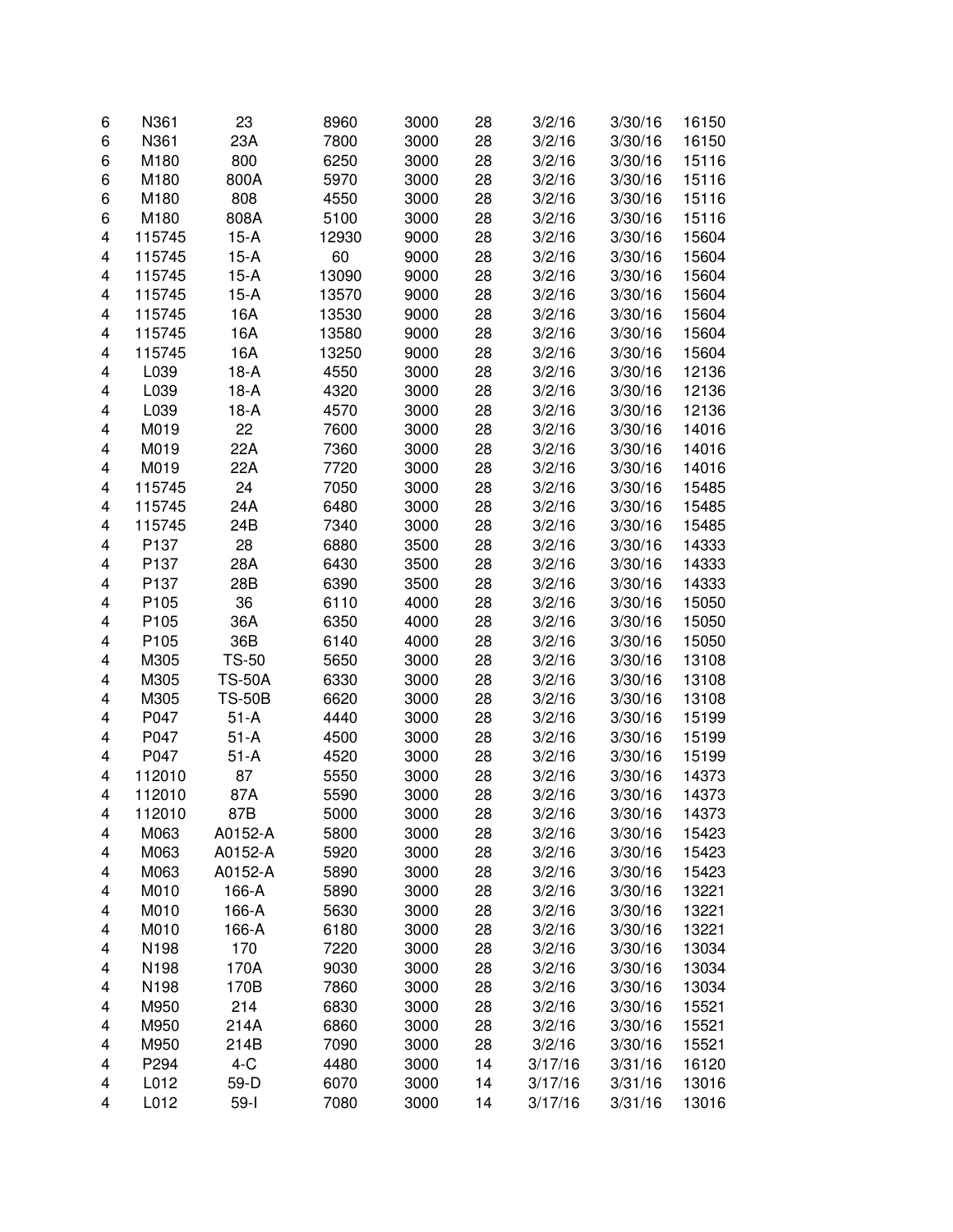| 4 | P079   | $71-C$   | 8280 | 3000 | 14             | 3/17/16 | 3/31/16 | 15146 |
|---|--------|----------|------|------|----------------|---------|---------|-------|
| 4 | P079   | $71-H$   | 6750 | 3000 | 14             | 3/17/16 | 3/31/16 | 15146 |
| 4 | N331   | $1-C$    | 4040 | 4000 | $\overline{7}$ | 3/23/16 | 3/31/16 | 16211 |
| 4 | M950   | 227-E    | 3220 | 3000 | 3              | 3/28/16 | 3/31/16 | 15520 |
| 4 | 80156  | $1-A$    | 6950 | 3000 | 28             | 3/3/16  | 3/31/16 | 16108 |
| 4 | 80156  | 1-A      | 6710 | 3000 | 28             | 3/3/16  | 3/31/16 | 16108 |
| 4 | 80156  | 1-A      | 7130 | 3000 | 28             | 3/3/16  | 3/31/16 | 16108 |
| 4 | 110147 | 1-A      | 4720 | 3000 | 28             | 3/3/16  | 3/31/16 | 15551 |
| 4 | 110147 | 1-A      | 4840 | 3000 | 28             | 3/3/16  | 3/31/16 | 15551 |
| 4 | 110147 | 1-A      | 4570 | 3000 | 28             | 3/3/16  | 3/31/16 | 15551 |
| 4 | P256   | 3        | 7060 | 3000 | 28             | 3/3/16  | 3/31/16 | 15610 |
| 4 | P256   | 3A       | 6920 | 3000 | 28             | 3/3/16  | 3/31/16 | 15610 |
| 4 | P256   | 3B       | 7270 | 3000 | 28             | 3/3/16  | 3/31/16 | 15610 |
|   |        |          |      |      |                |         |         |       |
| 4 | P266   | $8-A$    | 5330 | 3000 | 28             | 3/3/16  | 3/31/16 | 13060 |
| 4 | P266   | $8-A$    | 5140 | 3000 | 28             | 3/3/16  | 3/31/16 | 13060 |
| 4 | P266   | $8-A$    | 4930 | 3000 | 28             | 3/3/16  | 3/31/16 | 13060 |
| 4 | P137   | 29       | 6540 | 3500 | 28             | 3/3/16  | 3/31/16 | 14333 |
| 4 | P137   | 29A      | 6980 | 3500 | 28             | 3/3/16  | 3/31/16 | 14333 |
| 4 | P137   | 29B      | 7050 | 3500 | 28             | 3/3/16  | 3/31/16 | 14333 |
| 4 | N152   | 148      | 6420 | 3500 | 28             | 3/3/16  | 3/31/16 | 15100 |
| 4 | N152   | 148A     | 6140 | 3500 | 28             | 3/3/16  | 3/31/16 | 15100 |
| 4 | N152   | 148B     | 6090 | 3500 | 28             | 3/3/16  | 3/31/16 | 15100 |
| 4 | N152   | 149      | 5530 | 3000 | 28             | 3/3/16  | 3/31/16 | 15100 |
| 4 | N152   | 149A     | 5450 | 3000 | 28             | 3/3/16  | 3/31/16 | 15100 |
| 4 | N152   | 149B     | 5340 | 3000 | 28             | 3/3/16  | 3/31/16 | 15100 |
| 4 | M010   | 197-A    | 3400 | 3000 | 28             | 3/3/16  | 3/31/16 | 13221 |
| 4 | M010   | 197-A    | 3510 | 3000 | 28             | 3/3/16  | 3/31/16 | 13221 |
| 4 | M010   | 197-A    | 3320 | 3000 | 28             | 3/3/16  | 3/31/16 | 13221 |
| 4 | P921   | 2        | 7440 | 3000 | 34             | 2/26/16 | 3/31/16 |       |
| 4 | P921   | 2A       | 7180 | 3000 | 34             | 2/26/16 | 3/31/16 |       |
| 4 | P921   | 2B       | 6250 | 3000 | 34             | 2/26/16 | 3/31/16 |       |
| 4 | P921   | 3        | 6180 | 3000 | 29             | 3/2/16  | 3/31/16 | 15548 |
| 4 | P921   | 3A       | 6340 | 3000 | 29             | 3/2/16  | 3/31/16 | 15548 |
| 4 | P921   | 3B       | 6930 | 3000 | 29             | 3/2/16  | 3/31/16 | 15548 |
| 4 | L012   | 60-D     | 5970 | 3000 | 14             | 3/18/16 | 4/1/16  | 13016 |
| 4 | L012   | $60 - 1$ | 6970 | 3000 | 14             | 3/18/16 | 4/1/16  | 13016 |
| 4 | L012   | 64-C     | 5380 | 3000 | 7              | 3/25/16 | 4/1/16  | 13016 |
| 4 | P287   | $2-A$    | 8930 | 4500 | 28             | 3/4/16  | 4/1/16  | 16105 |
| 4 | P287   | $2-A$    | 9180 | 4500 | 28             | 3/4/16  | 4/1/16  | 16105 |
| 4 | P287   | $2-A$    | 8640 | 4500 | 28             | 3/4/16  | 4/1/16  | 16105 |
| 4 | P016   | 10       | 6640 | 3000 | 28             | 3/4/16  | 4/1/16  | 12004 |
| 4 | P016   | 10A      | 6500 | 3000 | 28             | 3/4/16  | 4/1/16  | 12004 |
| 4 | P016   | 10B      | 6910 | 3000 | 28             | 3/4/16  | 4/1/16  | 12004 |
| 4 | M305   | $M-12$   | 8150 | 3000 | 28             | 3/4/16  | 4/1/16  | 13108 |
| 4 | M305   | M-12A    | 8340 | 3000 | 28             | 3/4/16  | 4/1/16  | 13108 |
| 4 | M305   | $M-12B$  | 8310 | 3000 | 28             | 3/4/16  | 4/1/16  | 13108 |
|   |        |          |      |      |                |         |         |       |
| 4 | P190   | 13       | 6570 | 3000 | 28             | 3/4/16  | 4/1/16  | 15425 |
| 4 | P190   | 13A      | 6590 | 3000 | 28             | 3/4/16  | 4/1/16  | 15425 |
| 4 | P190   | 13B      | 6580 | 3000 | 28             | 3/4/16  | 4/1/16  | 15425 |
| 4 | P033   | $15-A$   | 5200 | 3000 | 28             | 3/4/16  | 4/1/16  | 15299 |
| 4 | P033   | $15-A$   | 5270 | 3000 | 28             | 3/4/16  | 4/1/16  | 15299 |
| 4 | P033   | $15-A$   | 5340 | 3000 | 28             | 3/4/16  | 4/1/16  | 15299 |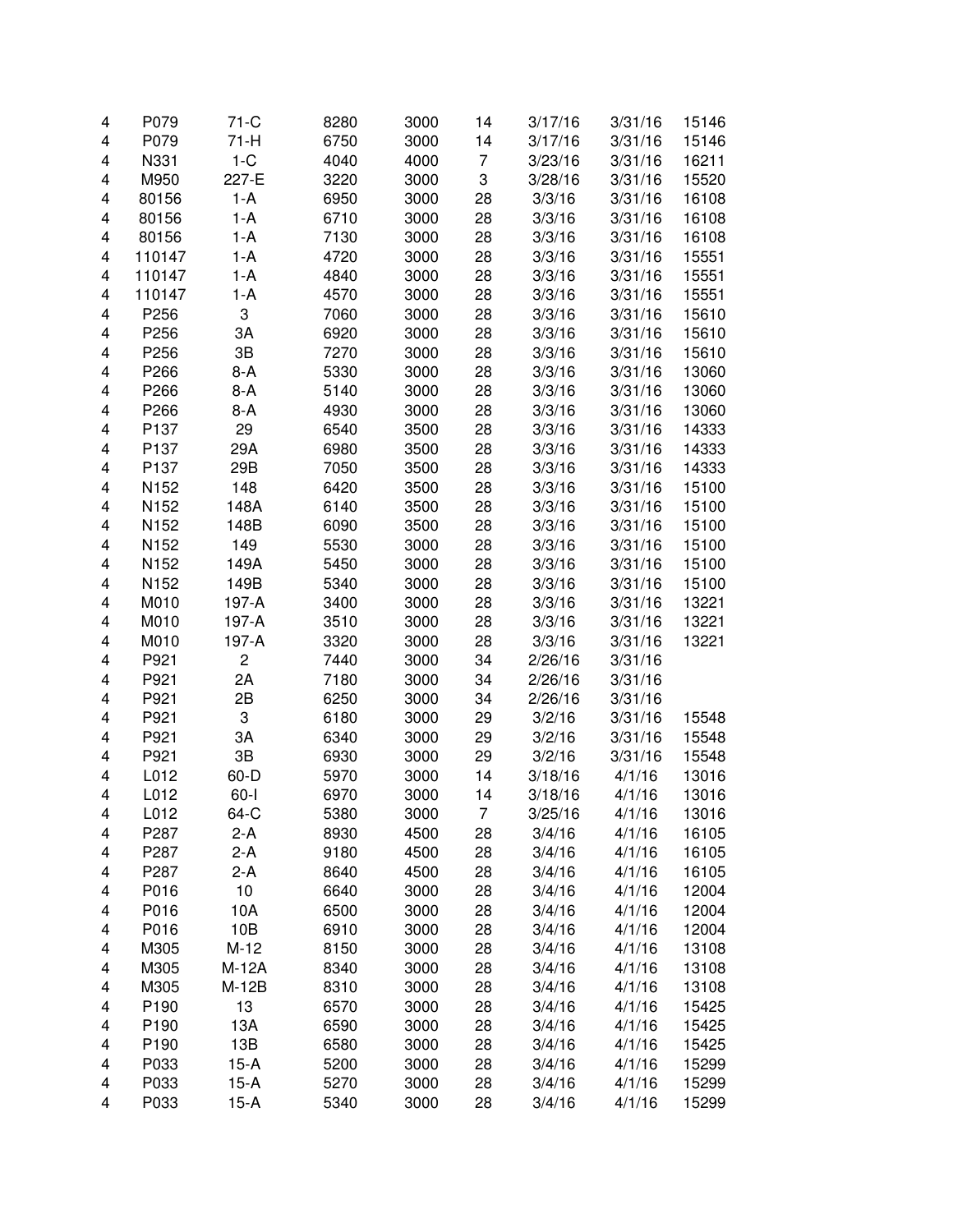| 4 | N908             | 15        | 6410  | 3000 | 28   | 3/4/16 | 4/1/16 | 15588 |
|---|------------------|-----------|-------|------|------|--------|--------|-------|
| 4 | N908             | 15A       | 6500  | 3000 | 28   | 3/4/16 | 4/1/16 | 15588 |
| 4 | N908             | 15B       | 6260  | 3000 | 28   | 3/4/16 | 4/1/16 | 15588 |
| 4 | P269             | 15        | 6630  | 3000 | 28   | 3/4/16 | 4/1/16 | 15494 |
| 4 | P269             | 15A       | 6720  | 3000 | 28   | 3/4/16 | 4/1/16 | 15494 |
| 4 | P269             | 15B       | 6640  | 3000 | 28   | 3/4/16 | 4/1/16 | 15494 |
| 4 | 115745           | 17        | 12240 | 9000 | 28   | 3/4/16 | 4/1/16 | 15604 |
| 4 | 115745           | 17A       | 12570 | 9000 | 28   | 3/4/16 | 4/1/16 | 15604 |
| 4 | 115745           | 17A       | 12340 | 9000 | 28   | 3/4/16 | 4/1/16 | 15604 |
| 4 | 115745           | 18        | 13700 | 9000 | 28   | 3/4/16 | 4/1/16 | 15604 |
| 4 | 115745           | 18A       | 13870 | 9000 | 28   | 3/4/16 | 4/1/16 | 15604 |
| 4 | 115745           | 18A       | 14260 | 9000 | 28   | 3/4/16 | 4/1/16 | 15604 |
| 6 | N361             | 24        | 8010  | 3000 | 28   | 3/4/16 | 4/1/16 | 16150 |
| 6 | N361             | 24A       | 7540  | 3000 | 28   | 3/4/16 | 4/1/16 | 16150 |
| 6 | L258             | 204       | 5890  | 3000 | 28   | 3/4/16 | 4/1/16 | 12350 |
|   | L258             | 204A      | 5530  |      | 28   | 3/4/16 | 4/1/16 | 12350 |
| 6 |                  |           |       | 3000 |      |        |        |       |
| 6 | M180             | 802       | 5370  | 3000 | 28   | 3/4/16 | 4/1/16 | 15189 |
| 6 | M180             | 802A      | 4900  | 3000 | 28   | 3/4/16 | 4/1/16 | 15189 |
| 4 | 115745           | 25        | 6310  | 3000 | 28   | 3/4/16 | 4/1/16 | 15488 |
| 4 | 115745           | 25A       | 6290  | 3000 | 28   | 3/4/16 | 4/1/16 | 15488 |
| 4 | 115745           | 25B       | 6000  | 3000 | 28   | 3/4/16 | 4/1/16 | 15488 |
| 4 | P215             | 35        | 6410  | 3000 | 28   | 3/4/16 | 4/1/16 | 15341 |
| 4 | P215             | 35A       | 6120  | 3000 | 28   | 3/4/16 | 4/1/16 | 15341 |
| 4 | P215             | 35B       | 6420  | 3000 | 28   | 3/4/16 | 4/1/16 | 15341 |
| 4 | P <sub>105</sub> | 37        | 6380  | 4000 | 28   | 3/4/16 | 4/1/16 | 15850 |
| 4 | P <sub>105</sub> | 37A       | 6390  | 4000 | 28   | 3/4/16 | 4/1/16 | 15850 |
| 4 | P <sub>105</sub> | 37B       | 6500  | 4000 | 28   | 3/4/16 | 4/1/16 | 15850 |
| 4 | N365             | 46        | 8100  | 3000 | 28   | 3/4/16 | 4/1/16 | 15575 |
| 4 | N365             | 46A       | 8620  | 3000 | 28   | 3/4/16 | 4/1/16 | 15575 |
| 4 | N365             | 46B       | 8150  | 3000 | 28   | 3/4/16 | 4/1/16 | 15575 |
| 4 | N152             | 150       | 8620  | 3000 | 28   | 3/4/16 | 4/1/16 | 15100 |
| 4 | N152             | 150A      | 7990  | 3000 | 28   | 3/4/16 | 4/1/16 | 15100 |
| 4 | N152             | 150B      | 7870  | 3000 | 28   | 3/4/16 | 4/1/16 | 15100 |
| 4 | L139             | 158-A     | 7220  | 3000 | 28   | 3/4/16 | 4/1/16 | 16125 |
| 4 | L139             | 158-A     | 7060  | 3000 | 28   | 3/4/16 | 4/1/16 | 16125 |
| 4 | L139             | 158-A     | 7420  | 3000 | 28   | 3/4/16 | 4/1/16 | 16125 |
| 4 | L <sub>139</sub> | 159-A     | 5910  | 3000 | 28   | 3/4/16 | 4/1/16 | 16125 |
| 4 | L139             | 159-A     | 5680  | 3000 | 28   | 3/4/16 | 4/1/16 | 16125 |
| 4 | L139             | 159-A     | 5650  | 3000 | 28   | 3/4/16 | 4/1/16 | 16125 |
| 4 | L139             | 161-A     | 6060  | 3000 | 28   | 3/4/16 | 4/1/16 | 16125 |
| 4 | L139             | $161 - A$ | 6420  | 3000 | 28   | 3/4/16 | 4/1/16 | 16125 |
| 4 | L139             | $161 - A$ | 6350  | 3000 | 28   | 3/4/16 | 4/1/16 | 16125 |
| 4 | M305             | $F-227$   | 9230  | 3000 | 28   | 3/4/16 | 4/1/16 | 13108 |
| 4 | M305             | F-227A    | 9280  | 3000 | 28   | 3/4/16 | 4/1/16 | 13108 |
| 4 | M305             | F-227B    | 9180  | 3000 | 28   | 3/4/16 | 4/1/16 | 13108 |
| 4 | L139             | 160-A     | 7280  | 3000 | 28   | 3/4/16 | 4/1/16 | 16125 |
| 4 | L139             | 160-A     | 7030  | 3000 | 28   | 3/4/16 | 4/1/16 | 16125 |
| 4 | L139             | 160-A     | 7000  | 3000 | 28   | 3/4/16 | 4/1/16 | 16125 |
| 4 | M010             | 168-A     | 5270  | 3000 | 28   | 3/4/16 | 4/1/16 | 13221 |
| 4 | M010             | 168-A     | 5420  | 3000 | 28   | 3/4/16 | 4/1/16 | 13221 |
| 4 | M010             | 168-A     | 5440  | 3000 | 28   | 3/4/16 | 4/1/16 | 13221 |
|   |                  |           |       |      |      |        |        |       |
| 4 | N361             | 27B       | 5429  | 3000 | 18HR | 4/2/16 | 4/3/16 | 15535 |